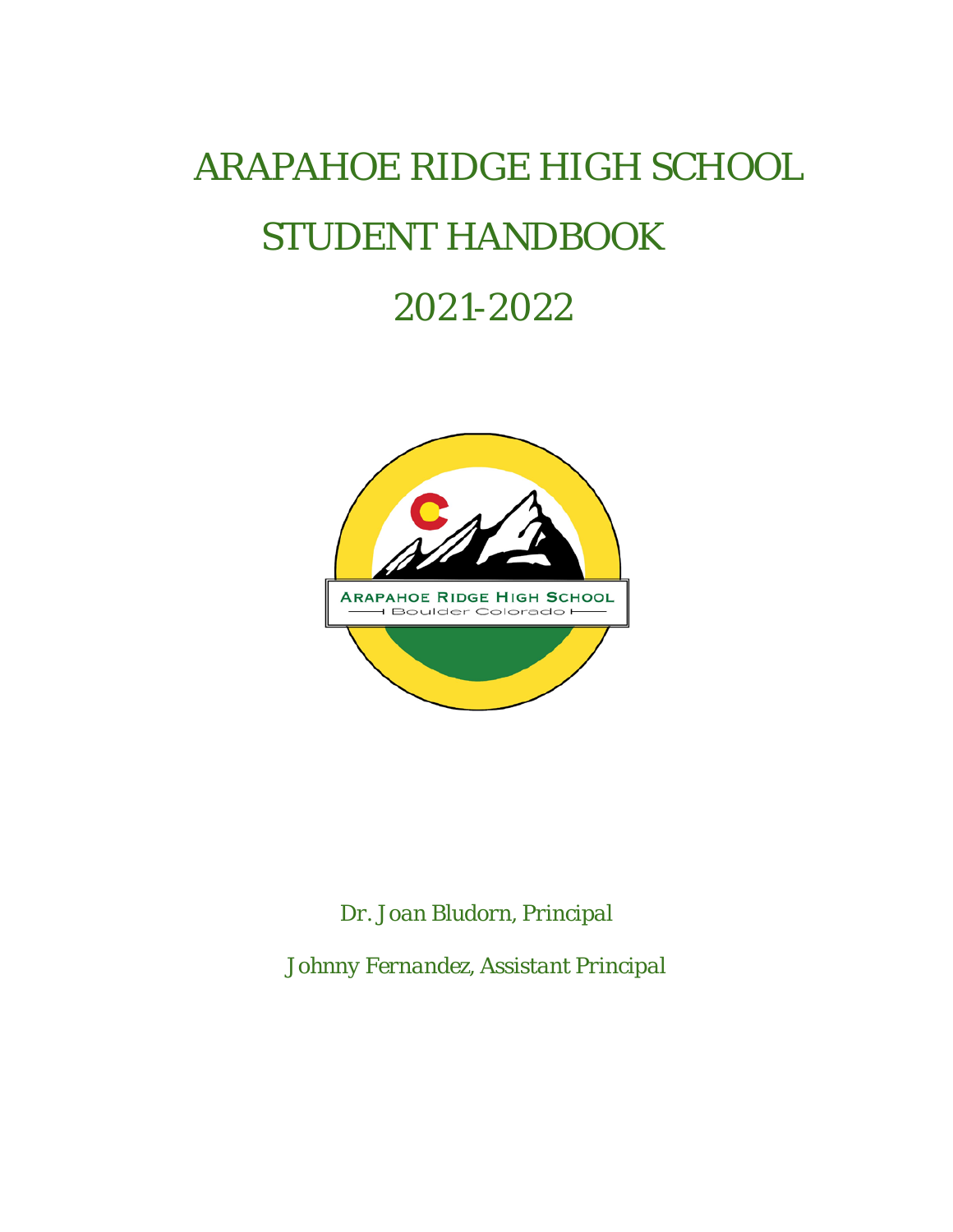| Directory "What if I have a question?"                            | 3              |
|-------------------------------------------------------------------|----------------|
| <b>Bell Schedule</b>                                              | 4              |
| <b>Attendance Procedures &amp; Regulations</b>                    | 5              |
| <b>Attendance</b>                                                 | 5              |
| <b>Student Responsibilities for School Attendance</b>             | $5-6$          |
| <b>Parent/Guardian Responsibilities for School</b>                |                |
| <b>Attendance</b><br><b>Attendance Codes and definitions</b>      | 6<br>$6 - 7$   |
| <b>Attendance and Suspensions</b>                                 | 7              |
| <b>Prearranged Absence Notification</b>                           | 7              |
| <b>State Testing Information</b>                                  | $\overline{7}$ |
| <b>Course Withdrawal Procedure</b>                                | 7              |
| <b>Dress Code Information</b>                                     | $\overline{7}$ |
| <b>Cell Phone/Electronic Device Policy</b>                        | $\overline{7}$ |
| <b>Grading Scale</b>                                              | 8              |
| <b>Parent Portal</b>                                              | 8              |
| <b>Graduation Ceremonies</b>                                      | 8              |
| <b>Guidance Counseling Services</b>                               | 8              |
| <b>Health Office/Clinic</b>                                       | $8 - 9$        |
| <b>Students &amp; Medication</b>                                  | 9              |
| <b>Identification Cards/School Fobs</b>                           | 10             |
| 1: Web Boulder Valley School District Program<br><b>Agreement</b> | 10             |
| Lost & Found                                                      | 10             |
| <b>Non-Discrimination Policy &amp; Definitions</b>                | $10 - 11$      |
| Policy on Drugs, Alcohol & Other Illegal Substances               | 11             |
| <b>Safe School Environment</b>                                    | 12-14          |
| <b>Safe To Tell</b>                                               | 14             |
| <b>No Smoking/Vaping Policy</b>                                   | 14             |
| <b>Student Parking</b>                                            | 14             |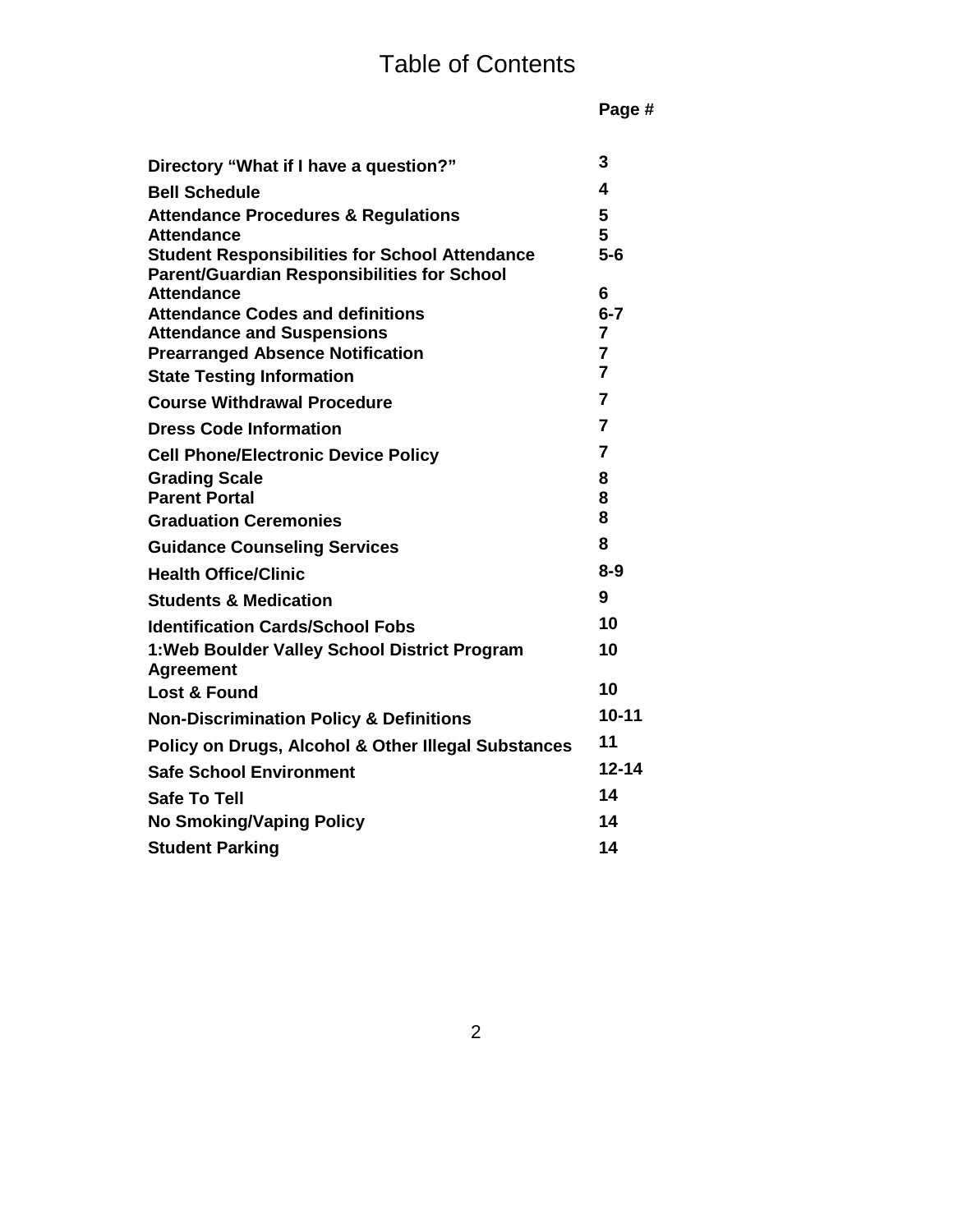# **"WHAT IF I HAVE A QUESTION?"**

To reach the following people during business hours (8:00 a.m. – 4:00 p.m.), dial 720-561-5220. You may then ask for the extension or for the person by name. If you call after business hours, you may leave a message at this same number. A list of teachers' extensions, as well as their voicemail numbers, can be accessed on the Arapahoe Ridge website.<http://arh.bvsd.org/>

| <b>Questions Regarding:</b>                                 | <b>Please Contact:</b> | <b>Phone:</b> |
|-------------------------------------------------------------|------------------------|---------------|
|                                                             |                        |               |
| <b>General Questions</b>                                    | Main Office            | 720-561-5220  |
| Principal                                                   | Dr. Joan Bludorn       | 303-842-3843  |
| <b>Assistant Principal</b>                                  | Johnny Fernandez       | 720-561-5293  |
| <b>Attendance Reporting</b>                                 | Eliana Aguirre         | 720-561-5036  |
| <b>Lead Counselor</b>                                       | Anne Millar            | 720-561-5229  |
| Behavioral Health Advocate                                  | Serena Lambert         | 720-561-6466  |
| Community Liaison                                           | Eli Nemeth             | 720-561-6468  |
| <b>FAX Number</b>                                           |                        | 720-561-5258  |
| Fees/Financial Information-Treasurer                        | Carrie Hausfather      | 720-561-6417  |
| <b>General School Information</b>                           | Main Office            | 720-561-5220  |
| <b>Health Services Information</b>                          |                        | 720-561-5220  |
| Registrar - Enrollment & Transcripts                        | <b>Katy Williams</b>   | 720-561-5231  |
| Testing - PSAT, SAT, CMAS, ACCESS<br><b>College Courses</b> | Anne Millar            | 720-561-5229  |

**BELL SCHEDULE 2021-2022 ARHS**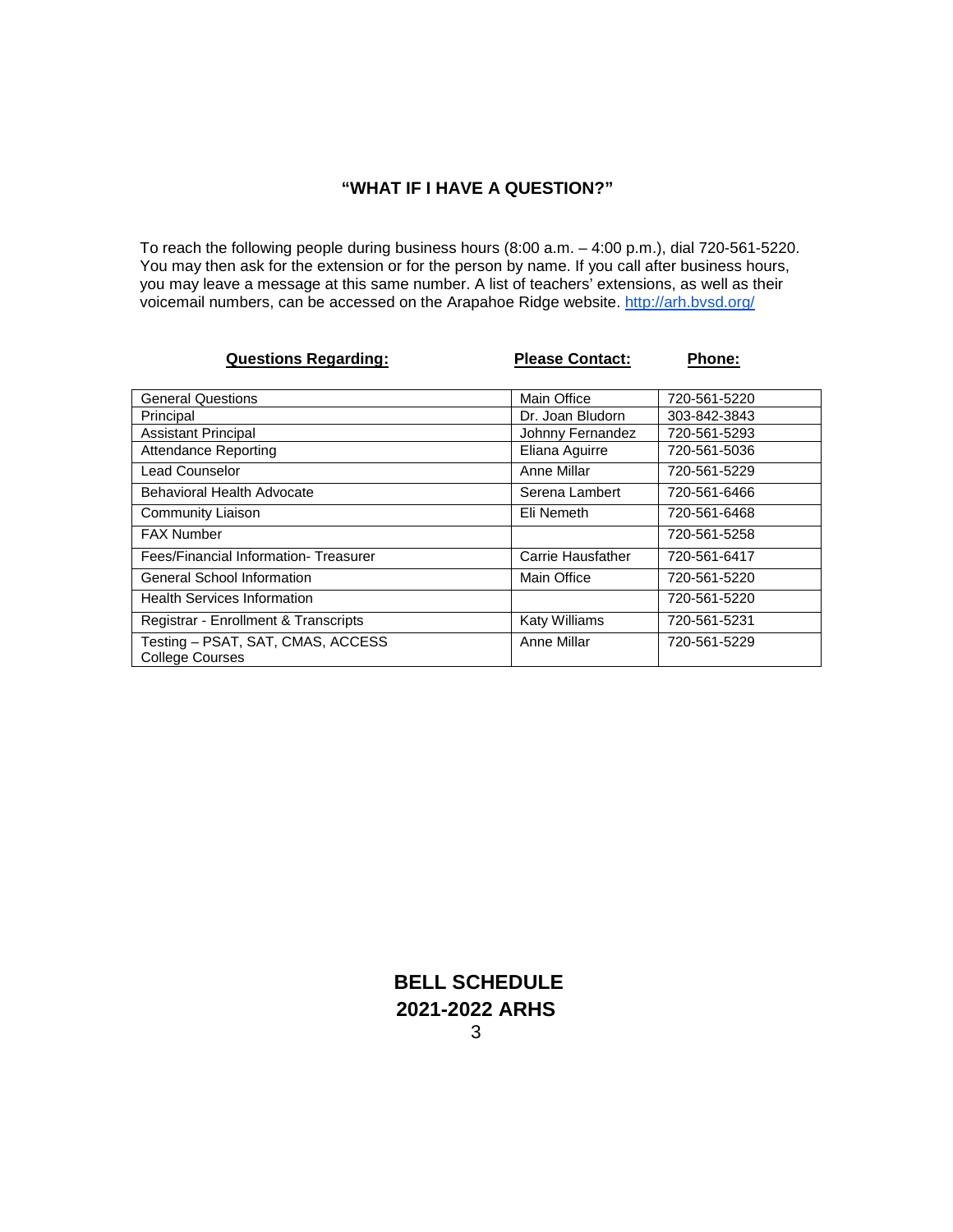| <b>PERIOD</b>     | <b>TIME</b>    | <b>DURATION</b> |                      |
|-------------------|----------------|-----------------|----------------------|
|                   | $9:00 - 9:50$  | 50 min          | <b>AM TEC</b>        |
| $\overline{2}$    | $9:55 - 10:45$ | 50 min          |                      |
| 3                 | 10:50 - 11:40  | 50 min          |                      |
| <b>LUNCH</b>      | 11:40-12:10    | 30 min          |                      |
| <b>Tutor Time</b> | 12:10-12:40    | 30 min          | <b>Student Union</b> |
| 4                 | $12:45 - 1:35$ | 50 min          | <b>PM TEC</b>        |
| 5                 | $1:40 - 2:30$  | 50 min          |                      |
| 6                 | $2:35 - 3:25$  | 50 min          |                      |

**In-person Tutor TIme in the Student Union 12:10-12:40 M, T, Th, F**

| <b>PERIOD</b>     | <b>TIME</b>     | <b>DURATION</b> |                         |
|-------------------|-----------------|-----------------|-------------------------|
| <b>Late Start</b> | $9:00-9:55$     | <b>60 min</b>   |                         |
|                   | $10:00 - 10:30$ | 30 min          | <b>AM TEC</b>           |
| $\overline{2}$    | $10:35 - 11:05$ | 30 min          |                         |
| 3                 | $11:10 - 11:40$ | 30 min          |                         |
| <b>LUNCH</b>      | 11:45-12:15     | 30 min          |                         |
| <b>Tutor Time</b> | 12:20 - 1:40    | 80 min          | <b>Post Grad Center</b> |
| 4                 | $1:45 - 2:15$   | 30 min          | <b>PM TEC</b>           |
| 5                 | $2:20 - 2:50$   | 30 min          |                         |
| 6                 | $2:55 - 3:25$   | 30 min          |                         |

# **Wednesday Late Start Schedule**

 **In-person Tutor Time in the Post Grad Center 12:20-1:40 Wednesdays**

# **ATTENDANCE PROCEDURES & REGULATIONS**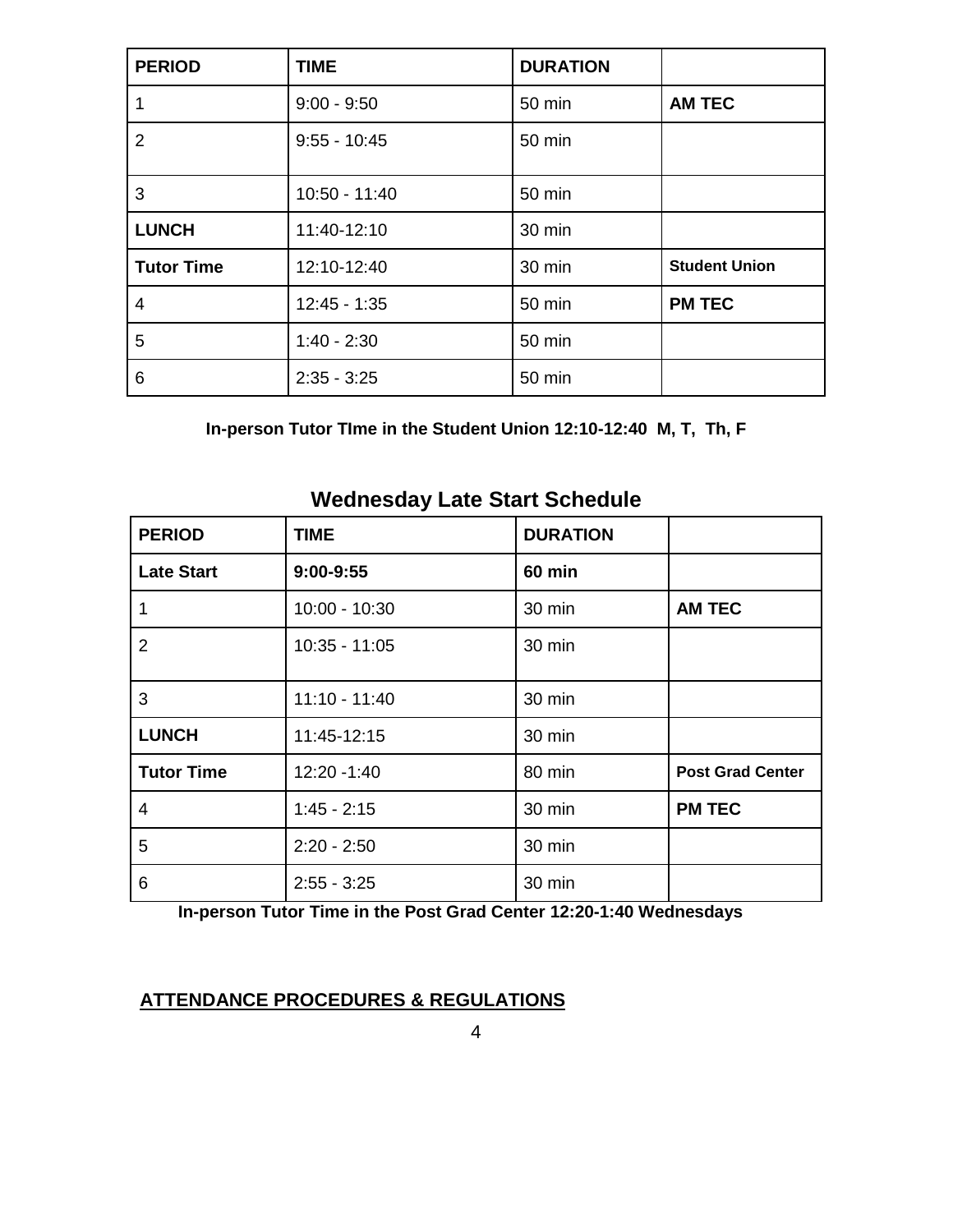#### *ATTENDANCE OFFICE: 720-561-5036* **Voice Mail available 24 hours**

As required by State Law and district Policy, students are expected to be in attendance every day that school is in session. It is our firm belief that if students are to take advantage of the educational opportunities at Arapahoe Ridge, they must attend class. Students who attend all of their classes benefit from class discussions, demonstrations, teacher-student interactions, lab work, student projects, peer contributions, and field trips. **Arapahoe Ridge supports a NO homework policy.**

The attendance procedure has been developed to serve a two-fold purpose; first, to meet state law requirements, and second, to maximize a student's opportunity to receive a quality education. For further information on the district's Attendance Policies, please refer to Policy JED in the Student Rights and Responsibilities Guide, and State Law (C.R.S. 22-33-104) which requires attendance at school for all students until the age of seventeen.

It is the responsibility of parents and students to track the student's attendance. This can be done through the Parent Portal, as well as the Student Portal on Infinite Campus. If you do not have internet access, please call the school and we will be happy to help.

# **ATTENDANCE**

- **1.** Administrators and counselors will meet weekly to review attendance trends amongst students. Calls and/or home visits will be made to parents/guardians to set up meetings with the Assistant Principal if necessary regarding attendance.
- **2.** Classroom doors will be closed and locked 10 minutes after class has started. Teachers are responsible for documenting the time of arrival of all students upon late arrival.
- **3.** Arapahoe Ridge uses the Infinite Campus Auto-dialer to report unexcused absences. This is a courtesy call. Due to unforeseen circumstances the Auto-dialer may not run every night. Parents are responsible for calling in their student's absence - with or without notification by the Auto-dialer. Parents are welcome to check their student's attendance at any time on Infinite Campus, the school's web based student data system, or you can call the school if you do not have access to the internet. Errors may occur in attendance procedures. If a call is received in error, ask your student to work with the teacher or an administrator.

#### **Student Responsibilities for School Attendance:**

- **1.** In order to accrue no unexcused absences or tardies, students will attend all scheduled class sessions, regularly and punctually, with necessary materials.
- **2.** To communicate absences with parents, students may review their overall attendance status by accessing the Student Portal on Infinite Campus at any time during the year.
- **3.** To correct errors with the Attendance Office and teacher in a timely manner.
- **4.** To initiate and maintain contact with teachers using email, voicemail, and direct conversation, in order to be current on assignments missed during any absence.
- **5.** To provide documentation to the Attendance Office for any absence due to an appointment.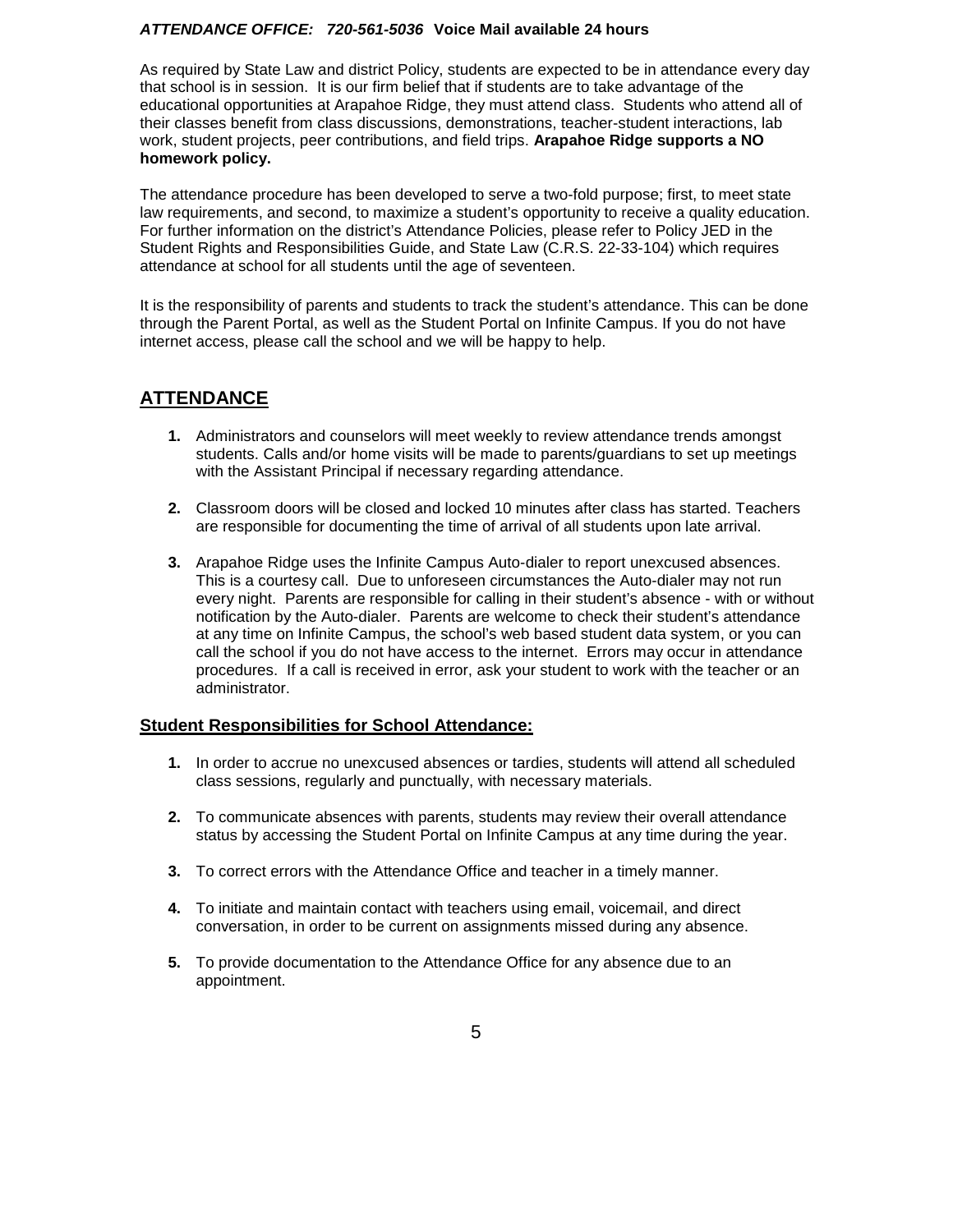- **6.** To check out through the Attendance Office when it is necessary to leave school during the day. The attendance secretary will verify with a parent if it is okay to leave. In addition, check out must occur through the health room if it is due to the onset of an illness.
- **7.** Students must make arrangements with their teachers to make up work. Arrangements to complete make-up work must be initiated by the student.
- **8.** No student will miss a class in order to make up work for another class.

#### **Parent/Guardian Responsibilities for School Attendance:**

- **1.** To initiate and maintain regular contact with school personnel regarding attendance.
- **2.** To call the Attendance Office (720-561-5036) on or before the day of the absence or by 10:00 a.m. of the next school day to excuse the absence, or by providing the appropriate documentation for appointments within 24 hours. *Written notes from parents are not accepted.*
- **3.** To contact the Attendance Office and make an appointment with the administration in order to discuss or rectify attendance issues.
- **4.** Parents are welcome to check their student's attendance at any time on Infinite Campus. Errors may occur in attendance procedures. If you receive a call and feel there has been an error, you can call Alejandra Corchado, the Attendance Clerk, at 720-561-5220.

Truancy Procedures will be initiated for students under the age of 17 whose attendance is deemed by the administration to be excessive and interfering with the student's education. Specifically, the student and their parent/guardian will receive a medical letter stating that further absences will not be excused unless documentation is provided by a doctor. If further absences are accrued after the letter, an attendance contract will be signed and the student could be referred to Truancy Court.

# **ATTENDANCE CODES AND THEIR DEFINITIONS**

- UNX An Unexcused Absence occurs when an absence is deemed unacceptable by the Principal regardless of the prior approval or knowledge of the parents. Students with unexcused absences are responsible for work missed and are expected to make it up for their own benefit. No credit will be permitted for any class or any portion of a class during which time a student was absent without an acceptable excuse.
- EXC Boulder Valley School Board Regulation JED-R defines excused absences as those due to temporary illness or injury, and any other reason deemed acceptable by the principal. The principal has the authority to determine whether an absence is excused or unexcused.
- ILL The ILL code is used for up to three (3) days of illness in a row without requiring a doctor's note. After three days in a row, a doctor's note will be required to continue to excuse the absences.
- ACT The Activity code is used for school-sanctioned activities, whether field trips, sports, performances or other special meetings or events.

ADM The Administrative code is used whenever student(s) are excused by an administrator.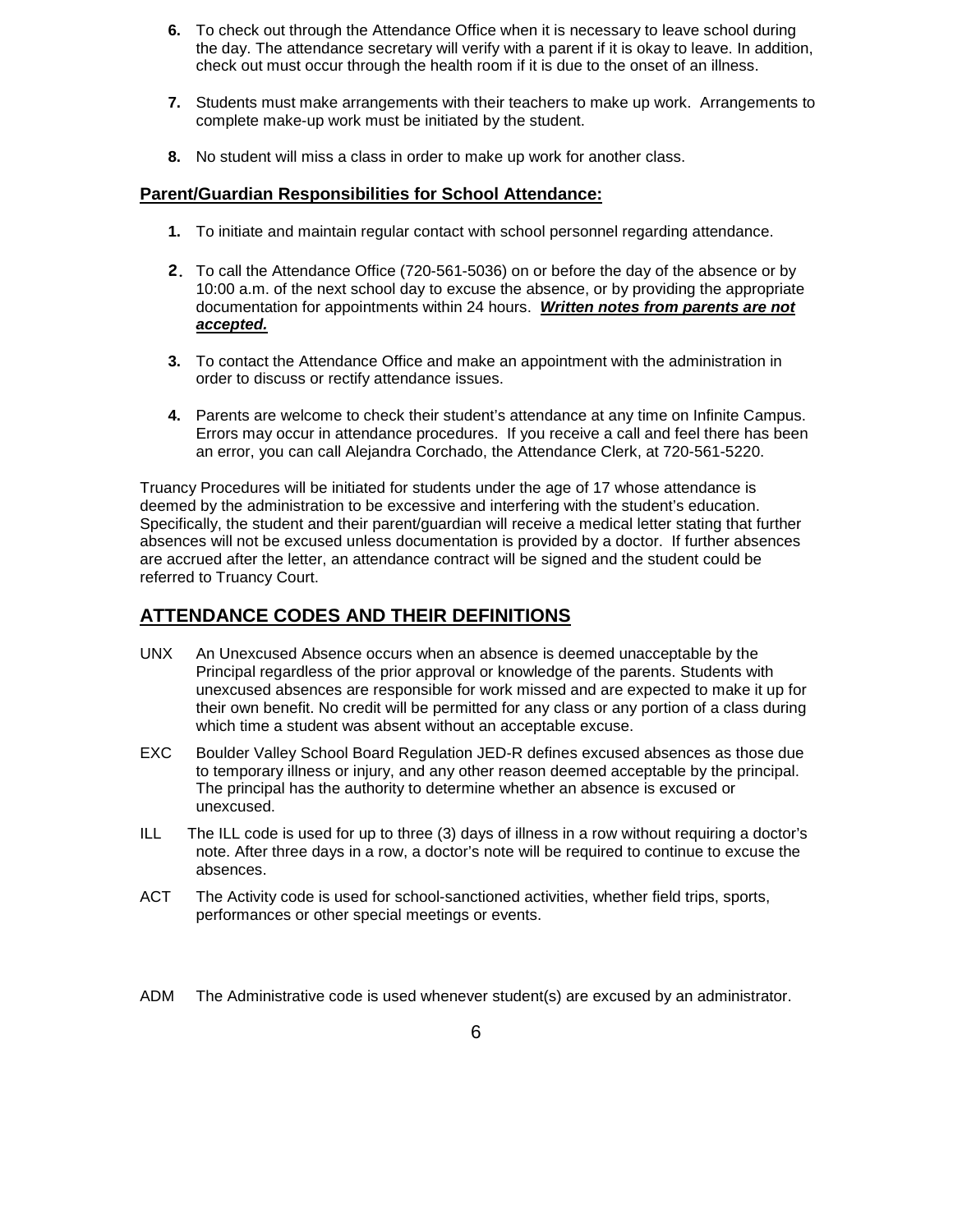This will be used for situations that warrant an administrative approval for a student's absence from class.

- SUS The Suspension code will be used whenever a disciplinary action, resulting in a suspension from school, has occurred.
- TRU Student has been at school or in an individual class period but has left campus or individual class without permission of school administrations or notification from parent.
- TDY A Tardy code is used when a student fails to report to class on time. The Arapahoe Ridge Tardy Policy states:

# **ATTENDANCE AND SUSPENSIONS**

Absences due to suspensions will not be counted against a student's grade. When a student is suspended, an email will be sent to teachers requesting that homework for the student be delivered to the Attendance Office or emailed directly to the student. Parents can pick up the homework sent to the Attendance Office during school hours. During their suspension, students should access Infinite Campus to check on the class work/grades they are missing. They will have the opportunity to receive full credit on all of the work that can be made up.

Note: See 'Student Responsibilities' section for more information about make-up work.

# **PREARRANGED ABSENCE NOTIFICATION**

If a student is going to be absent for 2 or more days on a pre-arranged absence, students are responsible for picking up a Pre-arranged Absence Form, getting assignments and signatures from teachers, and returning the signed form to the Attendance Office before they leave.

#### **STATE TESTING INFORMATION WILL BE COMMUNICATED ACCORDINGLY**

# **COURSE WITHDRAWAL PERMITTED THROUGH ADMINISTRATION AND COUNSELING APPROVAL ONLY**

#### **DRESS CODE INFORMATION**

Arapahoe Ridge strives to create a positive and professional academic environment. Students are expected to dress in a manner that respects others and does not create a distraction to the educational environment. We comply with the BVSD policy JICA.

#### **CELL PHONE/ ELECTRONIC DEVICE POLICY**

Arapahoe Ridge strives to create a positive and professional academic environment. Students are expected to use devices in a manner that respects others and does not create a distraction to the educational environment. We comply with the BVSD policy JICJ.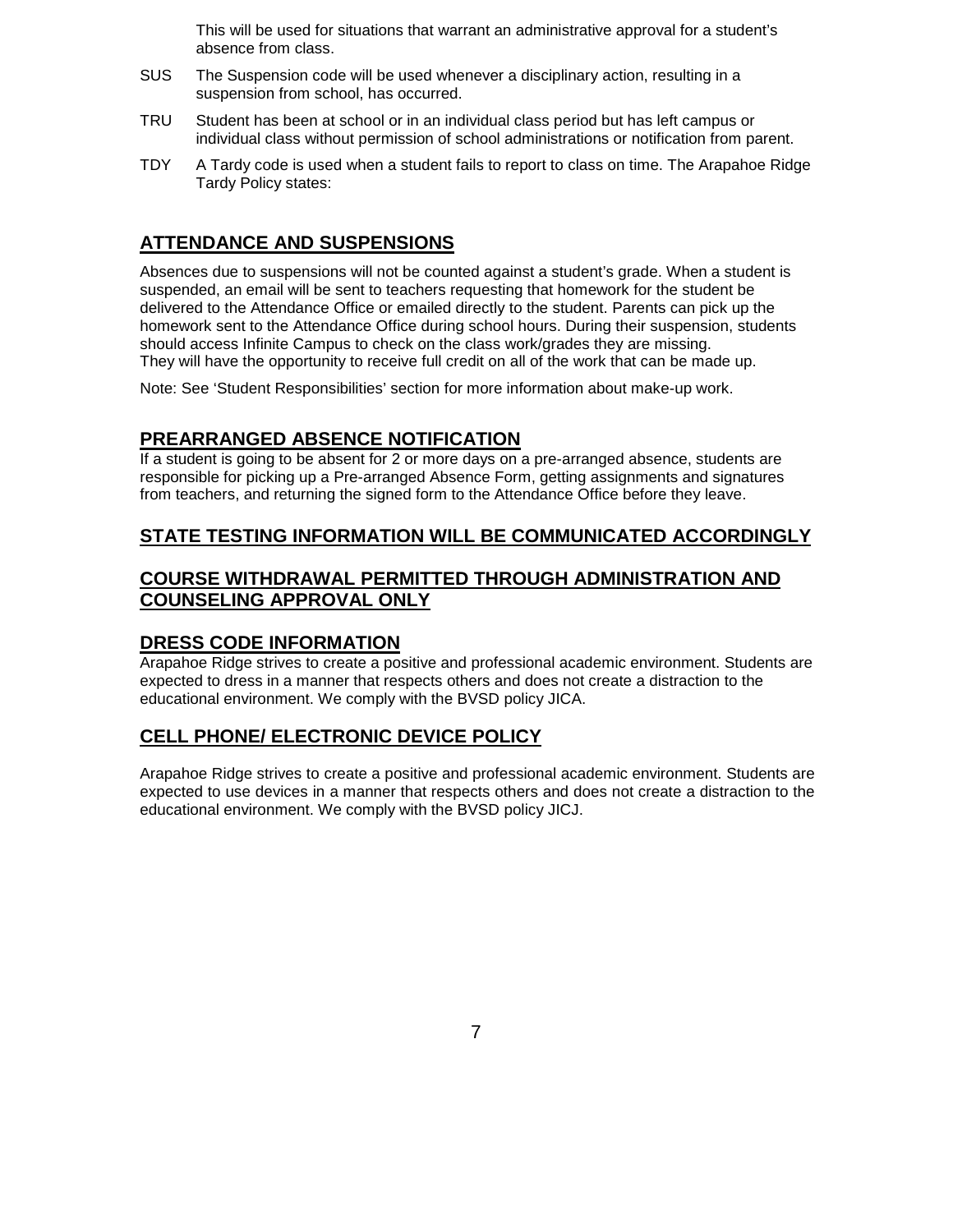# **GRADING SCALE**

| A         | 90           |
|-----------|--------------|
| B         | 80           |
| C         | 70           |
| D         | 60           |
| <b>NC</b> | 59 and Below |

Arapahoe Ridge High School uses standards based grading. A credit is earned every 8 days for a total of 5 credits for each class.

**NC**- No Credit, which does not affect the students Grade Point Average (GPA).

#### **PARENT PORTAL**

Use the Infinite Campus Parent Portal, If you don't have access, call the school at 720-561-5220 for help.

Upcoming parent conferences are scheduled every quarter. Please check the school website at <http://arh.bvsd.org/> for dates and times.

#### **GRADUATION CEREMONIES**

Participation in any Arapahoe Ridge Ceremony is considered an earned honor. Those who plan to be a part of a ceremony are required to comply with the behavioral expectations issued during the graduation orientation assembly.

#### **GUIDANCE AND COUNSELING SERVICES**

The guidance and counseling staff include:

- Academic Counselor- Anne Millar 720-561-5229
- City of Boulder School Mental Health Services Interventionist Purnima Jagtap 720-561- 2222
- Community Liaison Eli Nemeth 720-561-
- Behavioral Health Advocate Serena Lambert 720-561-6466

The counseling office is located in the Student Services Center.

#### **HEALTH OFFICE/CLINIC**

The health room is located in the main office; In case of unexpected illness or injury during the school day, students will be escorted to the health room office. Health room staff will make note of the student's name, time of visit, and outcome of visit. This information will serve to verify/document an absence from class if necessary. Students may stay up to 10 minutes in the clinic. During that time a decision will be made on whether the student will return to class or will be contacting a parent/guardian to make arrangements to be picked up and taken home or to get permission to drive themselves home or ride a bus home. All students who need to leave the campus due to illness must check out with the Attendance Secretary in the main office.

In addition to the Health Room, an Emergency Response Team is available to help when emergencies arise.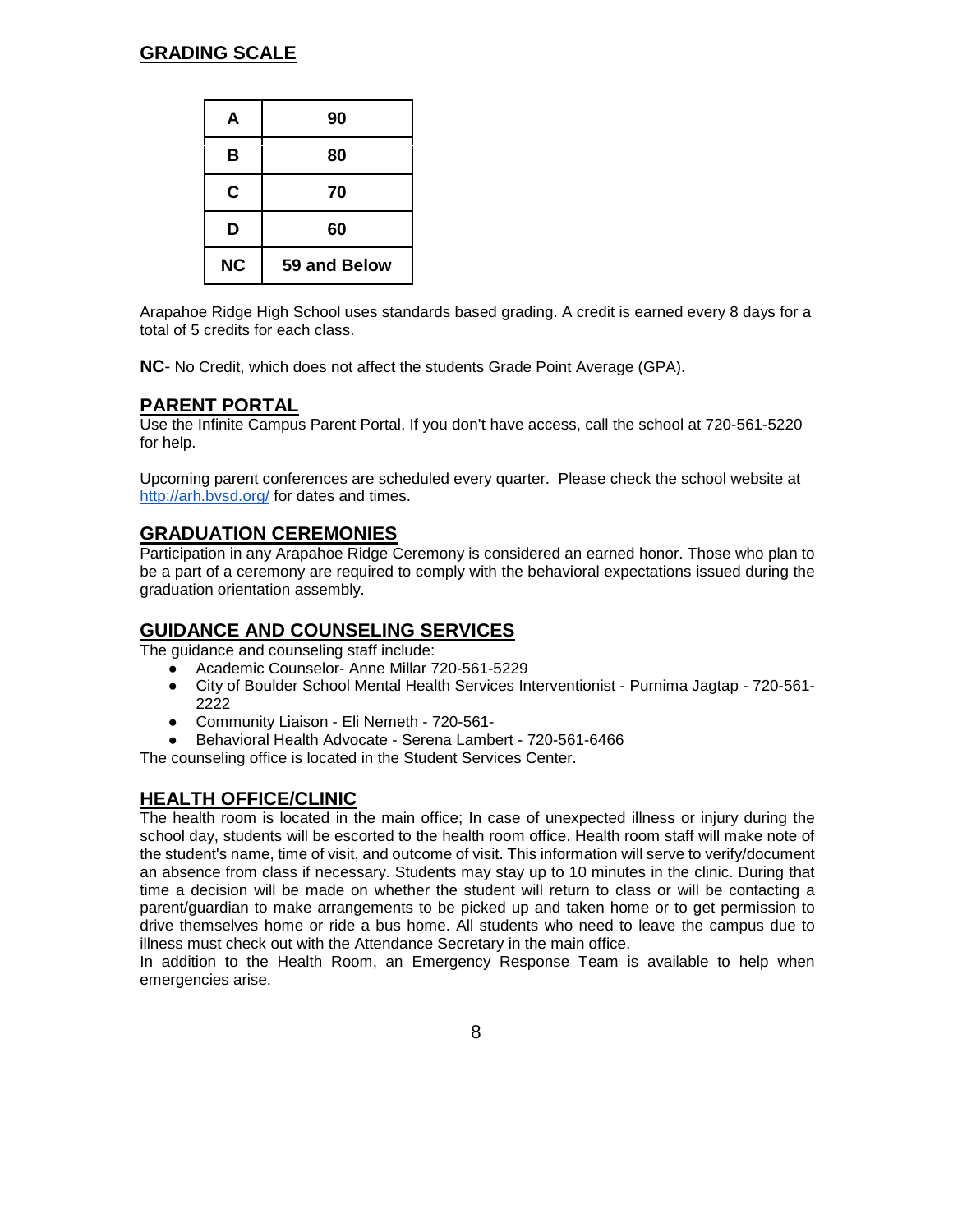# **STUDENTS AND MEDICATION:**

In the Boulder Valley School district, the following guidelines are in place for the safety of all students. Please call your school's health paraeducator or the district Health Services office (720- 561-5544) with any questions regarding the medications procedures.

Prescription and non-prescription medications may be administered during the school day by District personnel according to the following procedure:

- $\triangleright$  Medications are not to be in the personal possession of students. All medication should be brought to the clinic.
- $\triangleright$  For all prescription and non-prescription medications, a student's parent or guardian shall make a written request for school personnel to administer medications by providing the completed Medication Administration Authorization Form, which is to be *signed by both parent and physician*. A new Authorization form must be signed and submitted for each new prescription medication or each dosage change. (Completed forms may be faxed to the school).
- $\triangleright$  Medications should be delivered to the health room by an adult.
- $\triangleright$  Prescription medication supplied by the student's parents or guardian must be in a properly labeled bottle dispensed by a pharmacy.
- $\triangleright$  Non-Prescription "as needed" medications must be in the original labeled container. The bottle should also be labeled with the student's name.
- $\triangleright$  The student must report to the health room or school office to take medications. EXCEPTION: Any student who requires the use of an inhaler or 'Epi-pen' may carry and self-administer the prescribed medication(s) of the physician signs a specific statement on the "Medication Administration Authorization Form", endorsing the student's capability for this.
- $\triangleright$  If a parent sends prescription medication to school to be given by the trained health room staff, but the Medication Administration Authorization Form is not completed, only the school nurse consultant may call the student's physician to take a verbal telephone order. However, a completed Medication Administration Authorization Form, with proper signatures, must be submitted by the parent before a second dose of prescription medication may be given by school personnel.
- $\triangleright$  A new Medication Administration Authorization Form must be signed and submitted for each new prescription medication or each dosage change. In addition, a new Medication Administration Authorization Form must be signed and submitted at the beginning of the school year if medication is continued from one year to the next. A photo of the student will be attached to each authorization form. The student's name will be printed on the bottom of the photo. Parents will be asked to supply a photo for all students who receive medications from school personnel.
- $\triangleright$  It is the responsibility of the parent to obtain all unused medication from the school when the medication is discontinued, the school year ends, or the student transfers to another school. At the end of the school year, all unclaimed medication will be disposed of by the school nurse consultant or delegate.
- $\triangleright$  Parents may always come to the school and administer medication to their own child.
- $\triangleright$  In the case of a medical emergency, 911 will be called and parents or guardians will be contacted. If a parent or guardian cannot be reached, all decisions regarding treatments, hospital, etc. will be made by the paramedics.
- $\triangleright$  Parents or guardians are responsible for keeping contact information current in Infinite Campus. Please contact the school with any changes to your address, phone numbers, or emergency contacts.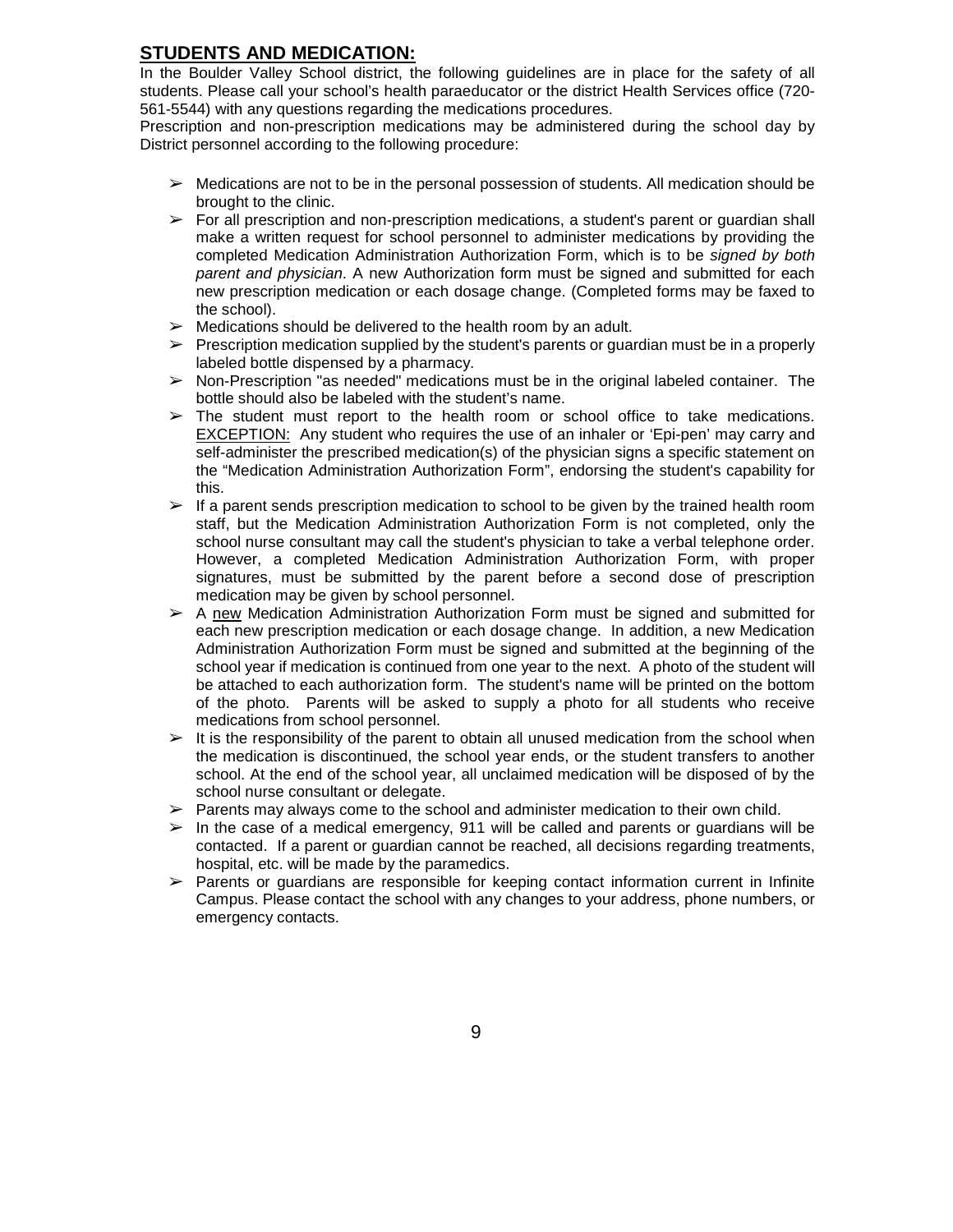# **IDENTIFICATION CARDS/SCHOOL FOB**

**Adults and students are required to have their identification cards in their possession at all times while on school property.**

# **1:WEB BOULDER VALLEY SCHOOL DISTRICT PROGRAM AGREEMENT**

Contracts are available during enrollment meetings and registration. If you have questions regarding the 1:WEB program please contact the school at 720-561-5220.

# **LOST and FOUND**

Students should check in the main office for items that have been lost. Staff and students should bring all lost items to the receptionist in the main office.

# **NON-DISCRIMINATION POLICY**

In compliance with Title VI of the Civil Rights Act of 1964, Title IX of the Education Amendments of 1972, Section 504 of the Rehabilitation Act of 1973, Arapahoe Ridge does not tolerate unlawful discrimination on the basis of sex, race, color, national origins, or handicap in admissions, or access to, or treatment, or employment in educational programs of activities which it operates. For information regarding civil rights or grievance procedures, contact, Johny Fernandez, Assistant Principal, 720-561-5293.

If you have special needs due to a disability and wish to request accommodations in order to participate in a particular activity, please notify the 504/ADA liaison, Anne Millar, Counselor, 720- 561-5229.

In affirming that there shall be no discrimination, harassment, or violence against anyone in the school system, the Board of Education intends this regulation to define what constitutes a violation of the Board's nondiscrimination policy and to provide processes to prohibit discrimination, harassment, and violence.

# **DEFINITIONS**

**1.** Harassment

Behavior toward students or adults based, in whole or in part, on race, ethnicity, national origin, gender, sexual orientation, age, disability, or religion which interferes with a person's school performance or creates an intimidating, hostile, or offensive school environment. This includes harassing behavior through technology. The School Resource officer will be involved, when warranted.

#### **2.** Sexual Harassment of Students

Verbal, visual, or physical sexual or gender-based behavior that occurs when one person has formal or informal power over the other and

- $\triangleright$  such behavior creates an intimidating, hostile, or offensive educational environment; or
- $\triangleright$  Such behavior interferes with an individual's educational performance or adversely affects an individual's learning opportunities.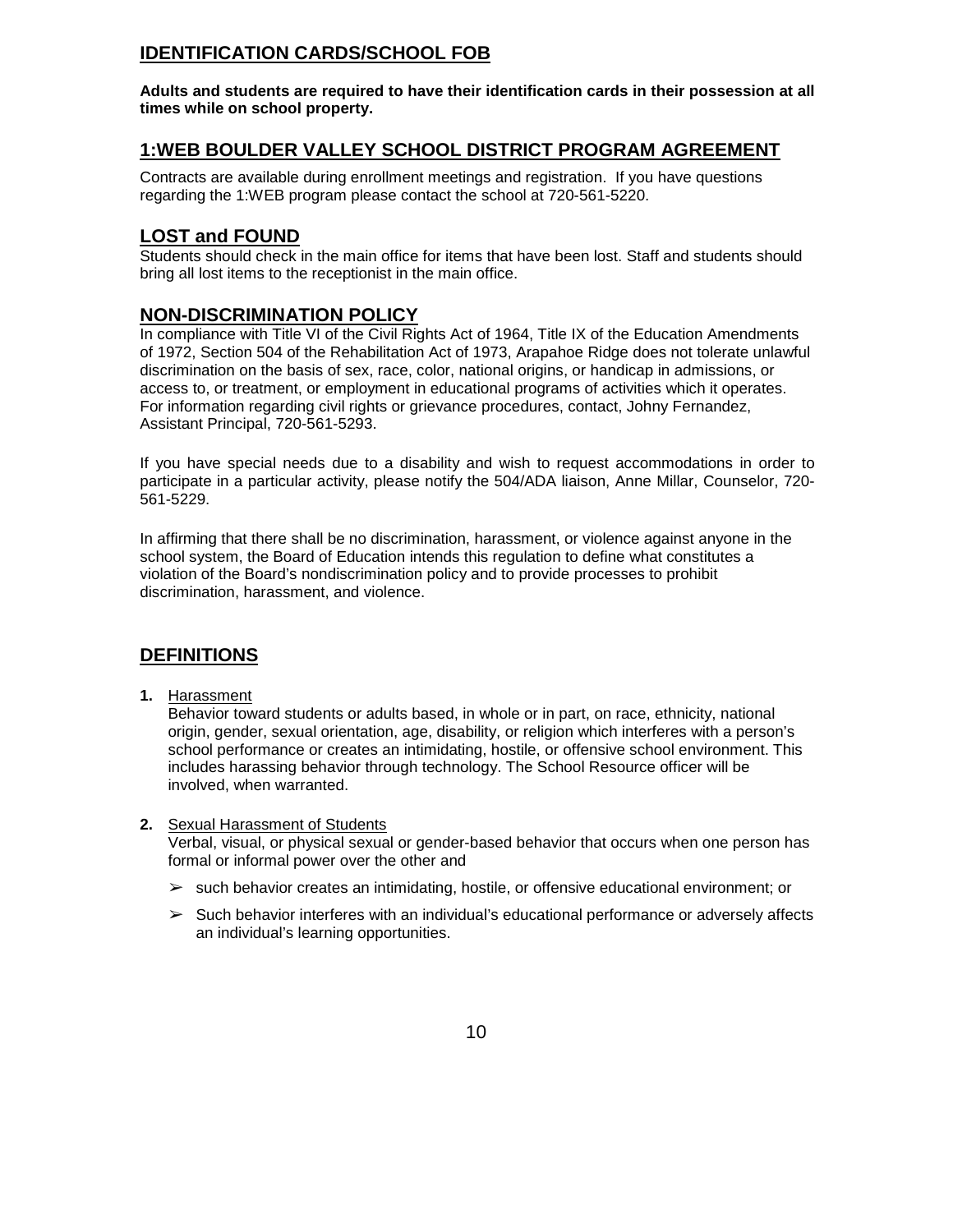**3.** Violation or Suspected Violation of the Non-discrimination Policy

It is a violation of the non-discrimination policy if, on district property, in district vehicles, or in connection with any district program, activity, or event, a district employee or student

- $\triangleright$  makes demeaning remarks such as by name-calling, slurs, or jokes, directly or, depending upon the circumstances and context, indirectly; intimidates or physically threatens or harms an individual on the basis of race, ethnicity, national origin, gender, sexual orientation, age, disability, or religion;
- $\triangleright$  harasses an individual on the basis of that individual's race, ethnicity, national origin, gender, sexual orientation, age, disability of religion;
- $\triangleright$  displays visual or written material with the purpose or, depending upon the circumstances or context, effect of demeaning the race, ethnicity, national origin, gender, sexual orientation, age, disability, or religion of any individual or group;
- $\geq$  damages, defaces, or destroys the property of any individual because of that individual's race, ethnicity, national origin, gender, sexual orientation, age, disability or religion; or
- $\triangleright$  Excludes any qualified individual from participation in, denies any qualified individual the benefits of, or otherwise discriminates against any qualified individual in connection with any district program, activity, or event on the basis of the individual's race, ethnicity, national origin, gender, sexual orientation, age, disability, or religion.

# **POLICY ON DRUGS, ALCOHOL, AND OTHER ILLEGAL SUBSTANCES**

Our primary concern at Arapahoe Ridge is to ensure the health and safety of all our students and to help those students who become involved in drug and alcohol abuse to make more positive choices with their lives. Any students involved with, know of people who are involved with, or are concerned about substance abuse, are encouraged to seek help through our counseling department, the interventionist, the school nurse or other Arapahoe Ridge staff members. Drug and/or alcohol use or possession is illegal under state law and therefore prohibited at Arapahoe Ridge.

- $\triangleright$  All incidents concerning the suspected use, possession, transportation, or distribution of drugs and/or alcohol shall be reported to an administrator.
- $\triangleright$  Any student exhibiting unusual behaviors or judged to be in need of personal medical attention shall be taken to the Health Office or the Main Office.
- $\triangleright$  Parents or guardians will be notified of all incidents and what action has been taken by the school.
- $\triangleright$  The illegal use of drugs and/or alcohol on school property or during school sponsored activities shall be reported to local law enforcement officials and shall be considered the basis for suspension and/or the recommendation for expulsion.
- $\triangleright$  Visitors suspected of using, possessing, transporting, selling or distributing drugs or alcohol or of encouraging or promoting such activity while on school property or during the course of school sponsored activities shall be reported to the administration and police.
- $\triangleright$  Student lockers, cars and personal effects, will be searched by a school official when reasonable suspicion exists. Illegal property will be confiscated and may be used as legal evidence.

# **SAFE SCHOOL ENVIRONMENT**

Arapahoe Ridge recognizes its obligation to provide a positive intellectual, emotional, and physical environment. In turn, students are expected to accept responsibility for their behavior, and to ensure that their behavior is consistent with the standards of good citizenship. We are very proud of the young adults who attend Arapahoe Ridge. However, on occasion, problems arise which require the attention of school authorities. Important information concerning specific disciplinary policies and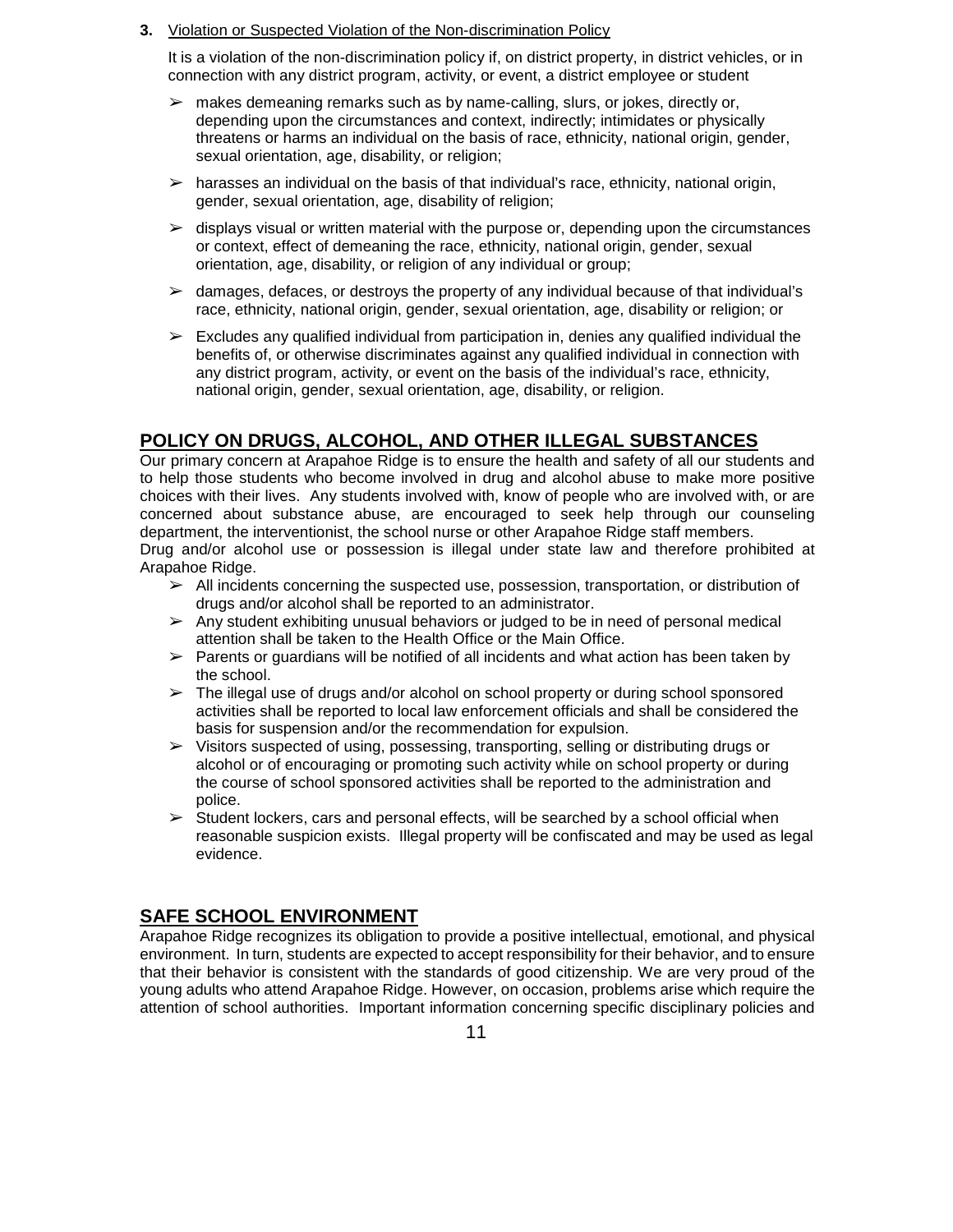procedures is presented below. Discipline policies and procedures have been established to enable the school to provide an orderly and safe environment conducive to the serious pursuit of academic interests. Disobedience and/or misconduct occurring when under the supervision of the school, during school-sponsored activities, while riding the school bus, including activities off school grounds which cause a disruption at school, will be cause for disciplinary action.

Consequences for infractions may include, work detail, restorative justice, mediation, restitution, police notification and involvement or, if warranted, the Board of Education has the right and responsibility to expel students from attending the Boulder Valley Schools.

Students are expected to pursue their educational program and behave in such a way that their presence does not detract from their own education or the education of others. A safe and orderly school is critical to student success and achievement. Each student will be able to access a copy of the B.V.S.D. Students' and Parents' Rights and Responsibilities on-line. There will be a general review of student rights and responsibilities and discipline procedures for all students at the beginning of the year.

To ensure a safe learning environment at Arapahoe Ridge, suspension and possible expulsion from school will result when students are guilty of infractions, on or off school property, or during school sanctioned activities, which include, but are not limited to the following:

- **1.** Alarmed doors There are alarmed doors on the building. Anyone found intentionally opening and setting off the alarms on these doors may be ticketed and face disciplinary action.
- **2.** Continued willful disobedience Open and persistent defiance of proper authority, including a deliberate refusal to obey a member of the school staff.
- **3.** Willful destruction/stealing of school property Causing or attempting to cause damage to school property or attempting to steal school property of value.
- **4.** Willful destruction/stealing of private property Causing or attempting to cause damage to private property or stealing or attempting to steal private property. Included is vandalism to cars, graffiti or tagging.
- **5.** Assault/Robbery Commission of any act defined by state law as assault or robbery. (See Mandatory Expulsion for first or second degree assault/robbery.)
- **6.** Lasers Lasers are prohibited at Arapahoe Ridge and will be confiscated.
- **7.** Weapon facsimiles Weapons are not permitted at Arapahoe Ridge or any BVSD property. Items will be confiscated followed by suspension and expulsion.
- **8.** Arson Setting fires, pulling false fire alarms, possessing or lighting fireworks, or other incendiary items may result in suspension or expulsion. Students are not allowed to have matches, lighters or any other incendiary devices in their possession on school grounds or at school functions.
- **9.** Behavior detrimental to the welfare and safety of others No student will engage or encourage activity which is detrimental to the welfare and safety of students, teachers, or school personnel on or off school property, at any school activities or when being transported in vehicles approved by the District.
- **10.**Obscene conduct or behavior Directing profanity, vulgar language, intimidating or aggressive posturing, gang related or obscene gestures toward other students, school personnel, or visitors to the school; or any behavior or conduct that can be classified as obscene or indecent.
- **11.**Verbal abuse Engaging in verbal abuse, i.e., name calling, profanity, demeaning comments,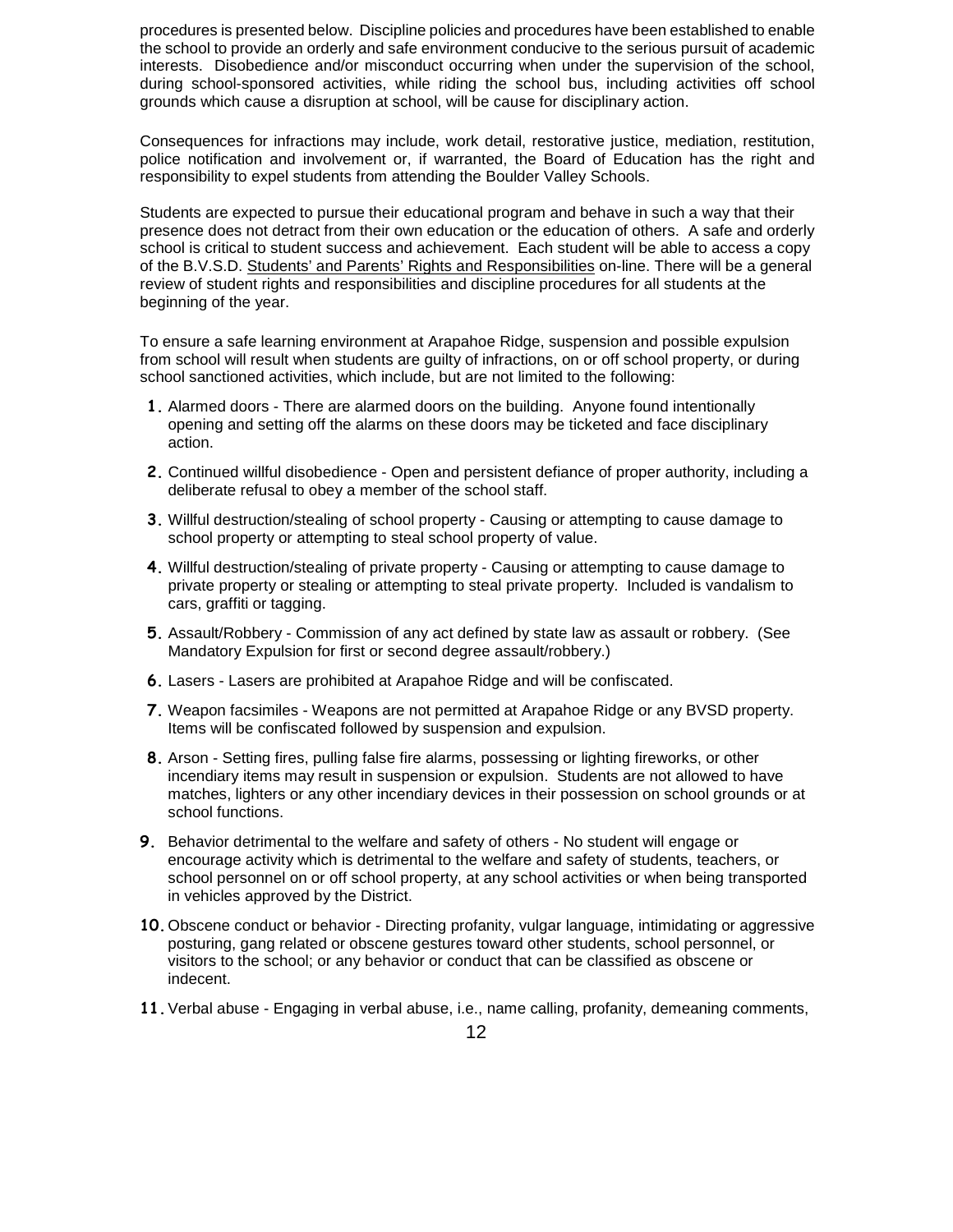using ethnic or racial slurs, or making derogatory statements toward others.

- **12.** Disruptive behavior Any behavior that impedes or interferes with classroom learning or with school activities or processes.
- **13.**Extortion Committing extortion, coercion or blackmail, i.e., obtaining money or other objects of value from an unwilling person or forcing an individual to act through the use of force or threat of force.
- **14.** Lying Giving false information or withholding information either verbally or in writing to a school employee.
- **15.**Scholastic dishonesty Cheating, plagiarism or unauthorized collaboration with another person. These acts could result in partial or full credit loss for the assignment in question. Multiple events could result in failure of the class, and/or suspension.
- **16.** Harassment- Forms of intimidation include any activity that would subject the individual to embarrassment, humiliation, or violence, whether or not the victim is willing. This includes any form of sexual harassment. **This also includes any behavior that constitutes inciting or encouraging a fight.**
- **17.**Threats Verbal or written, that is against another student or adult at Arapahoe Ridge.
- **18.**Gambling Wagering in any form is prohibited.
- **19.** Clothing Wearing clothing that is disruptive e.g., gang related clothing or colors, depictions of drugs, alcohol, or cigarettes, or is obscene or indecent clothing.
- **20.** Drugs/Alcohol/Vaping Use, possession, distribution or sale of alcohol, illicit drugs or paraphernalia (including e-cigarettes/vape pens) and the abuse of other drugs is prohibited in all Boulder Valley District schools, on school grounds, at school sanctioned activities, or when students are being transported in vehicles dispatched by the District. The use of drugs/alcohol will result in a suspension from school. **Expulsion is mandatory for the sale of drugs.**
- **21.**Tobacco Use and/or possession of tobacco products, including e-cigarettes/vape pens by students while in school or on school grounds, or while participating in school-sponsored events are prohibited.
- **22.**Throwing objects Any thrown object which can cause bodily injury or damage to property is prohibited.
- **23.**Parking in Visitor or Staff Spaces Students parking in visitor or staff spaces are subject to having their cars towed, and/or losing their parking privileges.
- **24.**Trespassing Being in the building unsupervised or illegally is prohibited. Students can also be ticketed by a Boulder County Sheriff.
- **25.**Weapons Weapons of any kind are prohibited on school property and school functions. This includes guns, knives (including pocket knives with blades under 3.5 inches), slingshots, pepper spray, or any other weapons or objects used as weapons.
- **26.**Skateboards Skateboarding is not allowed anywhere at Arapahoe Ridge. All skateboards must be checked in at the front office with the Security Monitor and can be picked up from the main office at the end of the school day.